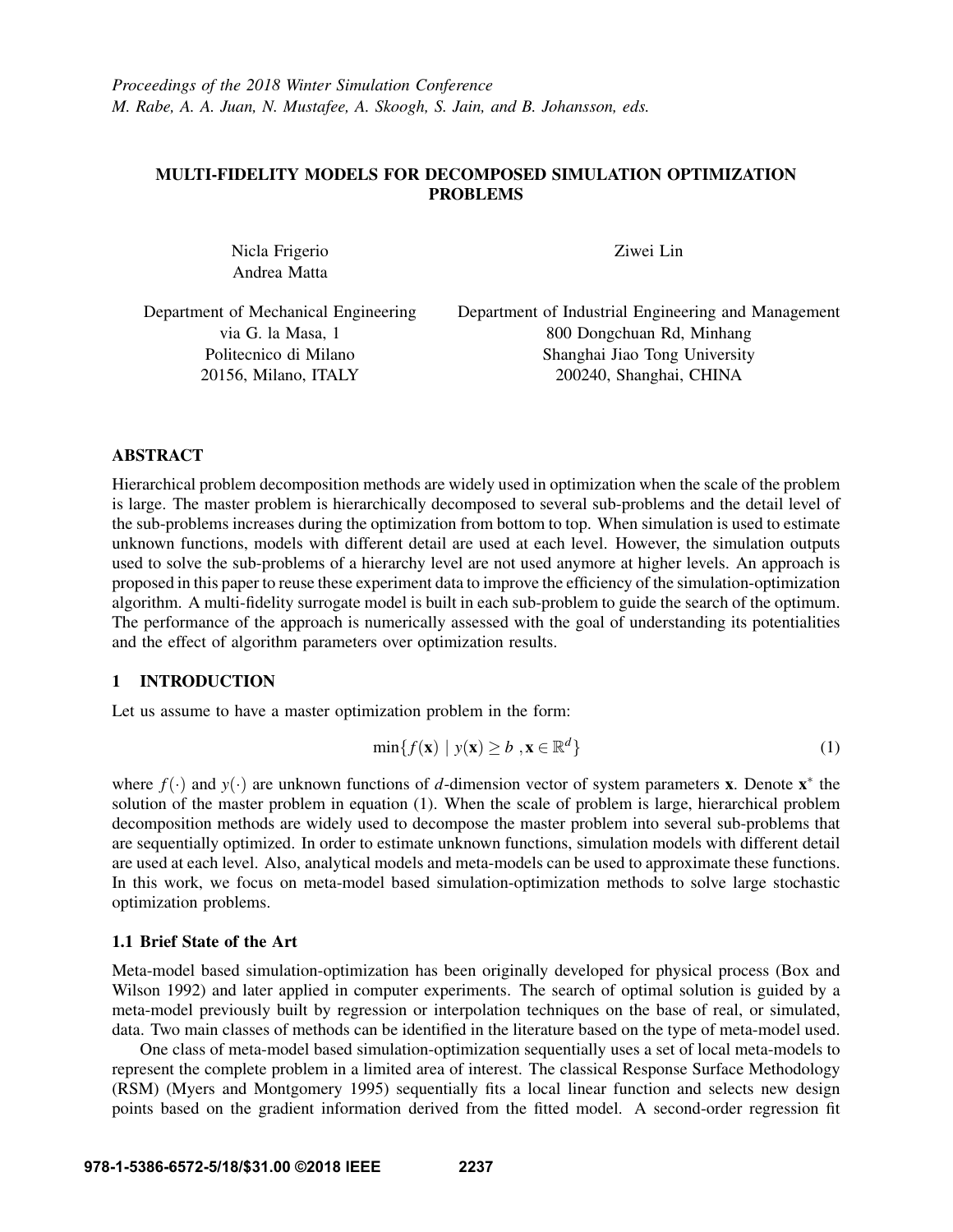is used to find the optimal solution. The local meta-model is also built in trust region algorithms for simulation-optimization (Osorio and Bierlaire 2013).

The second class of methods builds a global surrogate model to represent the complete problem over the whole solution space and to guide the simulation-optimization process. One of the most famous algorithm is the Efficient Global Optimization (EGO) algorithm firstly proposed by Jones et al. (1998) for deterministic problem and extended to stochastic problems with homogeneous noise by Huang et al. (2006). EGO builds a global meta-model using Kriging technique (Sacks et al. 1989) and updates it in each iteration. The exploitation and the exploration phases of the search are balanced according to the Expected Improvement (EI) criterion (Mockus et al. 1978). Other criteria can be used as alternative to the classical EI for balancing the exploitation and the exploration phases. Among the others, the most probable improvement criterion (Mockus 1989), and the maximum information gain criterion (Srinivas et al. 2012). Other algorithms use the built model to guide the sampling. For instance, Xu (2012) extends Adaptive Hyperbox Algorithm with points sampled according to the meta-model built by Stochastic Kriging (Ankenman et al. 2010).

## 1.2 Contribution

Meta-model based simulation-optimization methods are very flexible in application and very efficient in finding the optimal solution. The use of simulation budget is optimized during the search. However, these methods always focused onto the master problem in its entirety. On the other side, given a master problem as in equation (1), problem decomposition methods are widely used to efficiently find a solution. Simulation is often used to estimate unknown functions along the search, but the data acquired are used only in a certain hierarchy level. Similarly when analytical methods are used.

The idea of this work is to use meta-models at different levels of fidelity to guide the search of the optimal solution for each sub-problem and to re-use local meta-models for the creation of more accurate meta-models in the next hierarchy levels. At each level of problem decomposition, we create a surrogate model by using the Extended Kernel Regression (EKR) method proposed recently in the literature (Matta et al. 2015; Lin et al. 2016) for combining High-Fidelity (HF) simulation data and a Low-Fidelity (LF) model. As briefly described in section 2, the method is extended to include multiple LF models (Lin et al. 2018). Let us assume to have a set of simulation models  $a \in A$  each representing a portion of the system, i.e., a portion of the master problem. Therefore, we have a set of models that can be considered as HF representations of the sub-problems. In the proposed approach, a meta-model belonging to a certain hierarchy level in the decomposition is created by using simulation at that level as HF model, and the meta-models created at a lower hierarchy as LF models. When combined, an a-priori hierarchy among meta-models of the same level cannot be defined because they might not caught completely the behavior of a superior system. In (Lin et al. 2018), LF models do not have to be hierarchical.

In particular, this work explores the potentialities of a simulation-optimization algorithm for the Buffer Allocation Problem (BAP) in transfer lines where simulation data are re-used along the optimization. A problem decomposition approach is adopted (e.g., Weiss and Stolletz (2015), Shi and Gershwin (2016)). The algorithm starts with the optimization of two-machine lines by creating a meta-model of a two-machine sub-system. Then, at following optimization levels, the algorithm combines simulation outputs with the meta-models created at previous stages. For example, in order to create the meta-model of the subsystem including machines  $s = \{1,2,3\}$ , the 3-machine line simulation is combined with two meta-models representing sub-systems with machines  $s = \{1,2\}$  and  $s = \{2,3\}$ , respectively. The algorithm provides a local solution with a bottom-up approach toward the solution of the master problem.

The paper is structured as follows: section 2 briefly describes the EKR method, section 3 is dedicated to the BAP, section 4 details the algorithm implemented to solve BAP, and section 5 discusses and analyses the obtained results. Section 6 concludes the paper.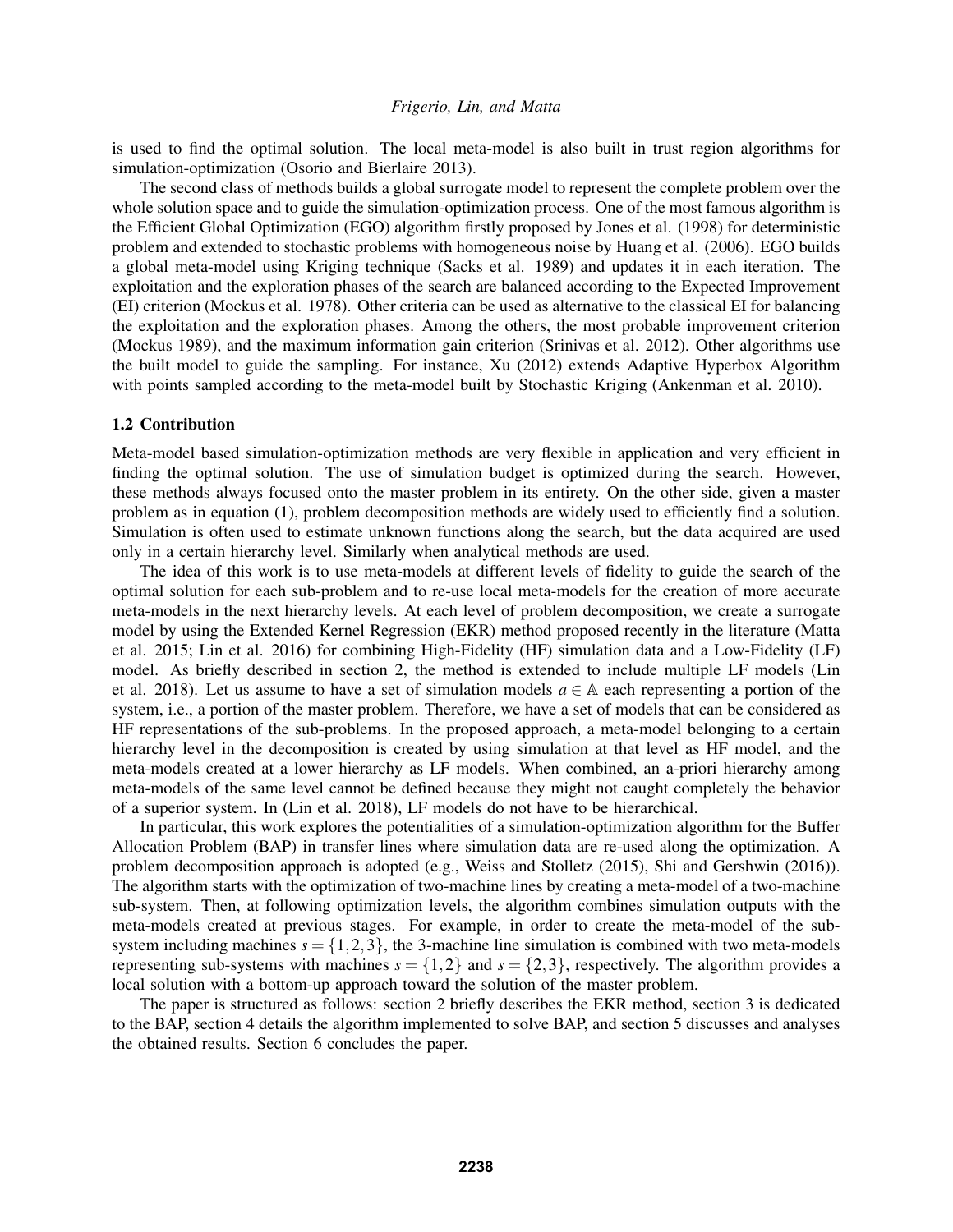## 2 A NOTE ON EXTENDED KERNEL REGRESSION

Extended Kernel Regression (EKR) method, recently proposed in the literature (Matta et al. 2015; Lin et al. 2016; Lin et al. 2018), enables the creation of a global surrogate model combining a High-Fidelity (HF) model with one or more Low-Fidelity (LF) models. The HF model is highly accurate but slow in execution, whilst LF models are faster but they may provide biased estimates. The method can autonomously identify which LF models are more helpful in different regions of the domain using the estimated local prediction error, and it assigns area-based weights accordingly.

In more details, let us consider an experiment plan (DOE) of *n* design points  $x_i^0 \in \mathbb{R}^d | i = 1, \dots, n$  where *d* is the problem dimension. And let us assume that at each design point the performance were estimated by: (i) a HF model  $y_h(\cdot)$ , and (ii) a set of *m* LF models  $y_{l_j}(\cdot)|j=1,\cdots,m$ . Given an unknown point *x* to be predicted, the EKR method takes the LF estimates at this point (i.e.,  $y_{l_j}(x)|j=1,\dotsm,m$ ) and applies a correction based on the DOE (i.e., both HF  $y_{l_j}(\mathbf{x}_i^0)|i=1,\cdots,n$  and LF  $y_h(\mathbf{x}_i^0)|i=1,\cdots,n; j=1,\cdots,m$ ) collected data. Local polynomial regression technique is used to fit a polynomial function onto the corrected estimates for each LF model. Gaussian Kernel function is used to assign higher weights to design points that are close to the unknown point and lower weights to design points that are far away. In a final step, the estimates provided by LF models are combined. Higher weights are assigned to LF models with lower local prediction error. The final estimate can be seen as a function  $\hat{y}(\mathbf{x}) = \Phi(y_h(\mathbf{x}_i^0), y_{l_j}(\mathbf{x}_i^0), y_{l_j}(\mathbf{x})|j = 1, \dots, m; i = 1, \dots, n$ . The EKR method requires the fitting of parameters  $\Theta_1$ ,  $\theta_2$  which are obtained by minimizing the RMSE (Root Mean Square Error) of the design points calculated by leave-one-out cross-validation score method. In this paper, *"fmincon"* Matlab function is used for the optimization of these parameters.

# 3 BUFFER ALLOCATION PROBLEM DESCRIPTION

The system under study is a transfer line composed by *S* single-server station and *S*−1 finite buffers between stations. The first station has unlimited supply and the last station is never blocked. Processing times at servers follow a general distribution. The stations may be subject to operation-dependent failures where times to failure and repair times are generally distributed and included in the processing time distribution. Also, blocking after service is assumed and transportation times are negligible or already included in the processing times. Buffer capacity needs to be allocated along the line (Buffer Allocation Problem or BAP) in order to minimize the total buffer capacity while reaching a certain throughput target. Assuming a superior limit  $B_s$  to the capacity  $x_s$  allocated at buffer behind station  $s$ , we obtain the following BAP:

$$
\min\left\{\sum_{s=1}^{S-1} x_s \mid TH(\mathbf{x}, \mathbf{u}) \geq TH_{target} \ ; \ 0 \leq x_s \leq B_s\right\} \tag{2}
$$

where  $TH(\cdot)$  is a not linear function of decision variables  $\mathbf{x} = \{x_s\}$  and other system parameters **u**. Along the paper, we drop the relation with system parameters u for ease of representation. The performance of the line can be computed using a sample-path optimization algorithm. We assume the line processes *W* parts where *W*<sup>0</sup> parts correspond to the warm-up phase such that, with proper values for *W* and *W*0, the simulation algorithm provides an accurate estimate of the throughput function, i.e.,  $TH_{SIM}(\mathbf{x}) = TH(\mathbf{x})$ .

## 3.1 Brief Review of BAP Solving Algorithms

The BAP is an NP-hard problem firstly described in Koenigsberg (1959). The classical primal problem as in equation (2) considers the total allocated buffer capacity as objective function and the throughput satisfaction as a constraint. The dual problem maximizes the throughput under a constrained buffer capacity. A recent and comprehensive review of BAP can be found in Weiss et al. (2018b). As performance evaluation methods, the literature uses Markov chain analysis, decomposition and aggregation methods, and simulation. Solving methods are classified into three classes: explicit solutions, iterative optimization methods, and integrated optimization methods. The class of explicit solutions provides a set of rules or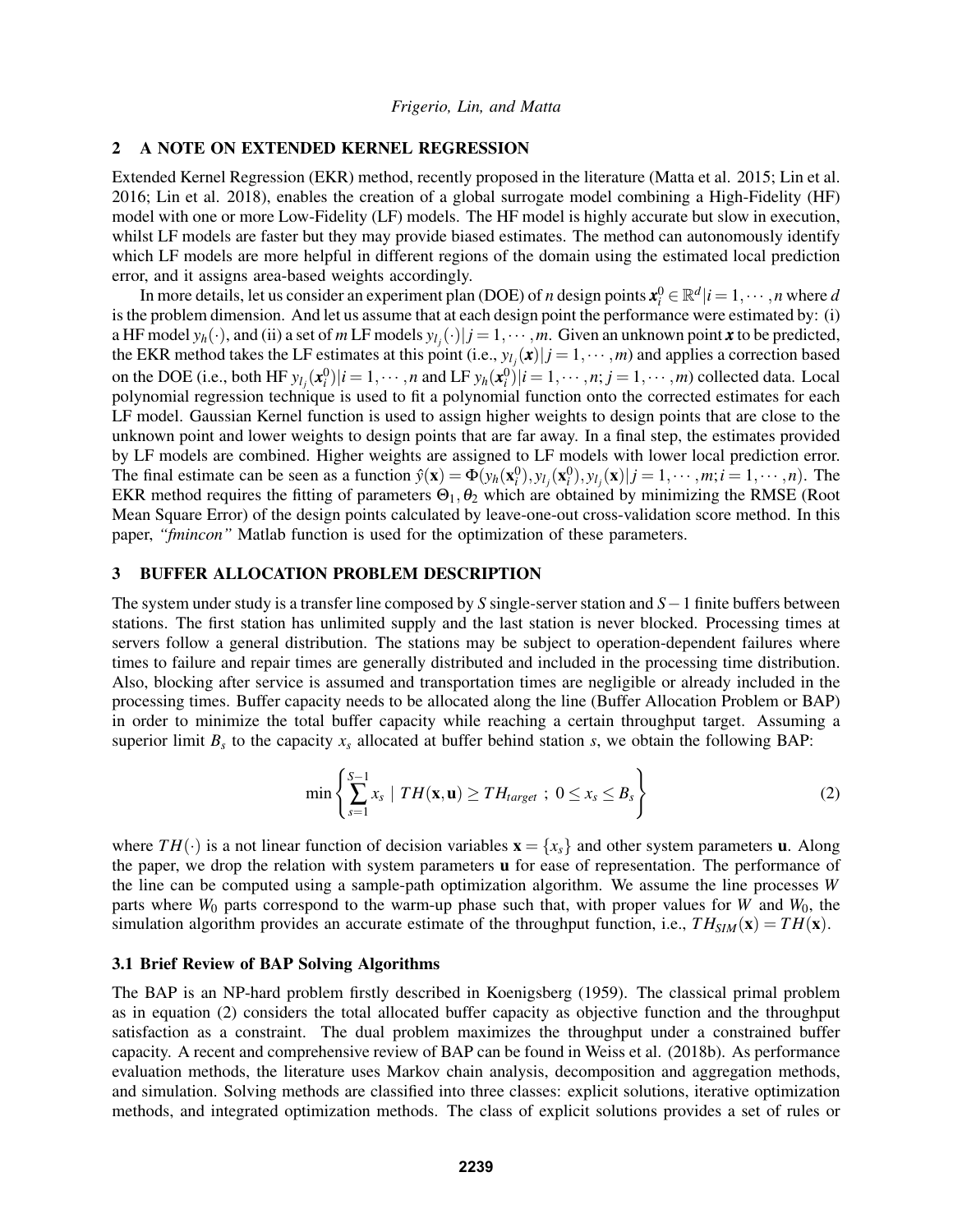established formulas describing the BAP. Iterative optimization algorithms are composed by two parts: a searching algorithm used to select the candidate buffer allocations, and a method used to evaluate the performance of the candidate solutions. For instance, Hillier (2000) enumerates a set of the most promising solutions, Matta et al. (2012) use an analytical method to improve the performance of stochastic kriging in the proposed optimization algorithm, Kose and Kilincci (2015) combine simulated annealing and genetic algorithm for exploring and exploiting the search spaces, Shi and Gershwin (2016) guide the search with the gradient information obtained from decomposition method, Jafari and Shanthikumar (1989), Diamantidis and Papadopoulos (2004) and Huang et al. (2002) solve the BAP using dynamic programming. Nested partition and branch-and-bound are also frequently used (Shi and Men 2003; Dolgui et al. 2007). Most references belong to the first two classes. The integrated optimization methods formulate the BAP into an MILP able to find a sample-exact solution (Matta 2008; Helber et al. 2011; Alfieri and Matta 2012; Stolletz and Weiss 2013). Instead of using sampling, analytical results are also utilized to build an expression of performance so the problem can be transformed to MILP (Soyster et al. 1979).

In problem decomposition methods, the effort dedicated to simulation or analytical methods developed along the algorithms is exploited only for solving the related sub-problem. For example, Weiss and Stolletz (2015) and Weiss et al. (2018a) propose a very efficient algorithm to solve BAP based on an exact sample-based MIP formulation and Benders Decomposition. Their algorithm decomposes the system in several sub-systems which are locally solved using Benders Decomposition to create lower bounds for the respective buffer capacities. Shi and Gershwin (2016) also decompose the system in several sub-systems without starting from 2-machine lines.

## 4 SIMULATION-OPTIMIZATION ALGORITHM

A description of the simulation-optimization algorithm is provided: section 4.1 describes the decomposition approach adopted for the production line and section 4.2 details the algorithm.

## 4.1 Decomposition for Optimization

Adopting the approach of Weiss and Stolletz (2015), we decompose the line into several sub-systems assuming that the first station of each sub-system has unlimited supply and that the last station is never blocked. Define the sub-system size  $\ell$  as the number of buffers included in a certain sub-system; therefore, *S* − 1 optimization levels are created where, given size  $\ell$ , the optimization level is composed by a set of  $N_\ell = S - \ell$  sub-systems. Figure 1 represents system decomposition and hierarchy levels identified by  $\ell$ . The sub-system  $M_{\ell, j}|\ell = 1, \cdots, S-1; j = 1, \cdots, N_{\ell}$  identifies the portion of the line from station *j* to station *j* +  $\ell$  and it includes the ( $\ell$ )-tuple of buffer capacities from  $x_j$  to  $x_{j+\ell-1}$ . Therefore, the sub-system  $M_{\ell,j}$ has  $\ell$  decision variables in common with the complete system  $M_{S-1,1}$ . Since, the isolated throughput of each sub-system  $M_{\ell, j}$  is higher than that of the original system, the solution of sub-system  $M_{\ell, j}$  provides a lower bound to the buffer capacity of the sub-system. Once the algorithm arrives at the highest hierarchy  $\ell = S - 1$ , the optimal solution is found.

## 4.2 Multi-fidelity Simulation-optimization Algorithm

The algorithm is represented in Figure 2 and it can be described as follows:

- 1. Initialize  $\ell = 1$  and no bounds.
- 2. For  $j = 1, \dots, N_\ell$ , solve BAP of each sub-system  $M_{\ell, j}$  using a meta-model created by EKR method and obtain the local solution  $\mathbf{x}_{\ell,j}^*$ .
- 3. Add lower bounds  $\sum_{i=j}^{j+\ell-1}$ *j*+ $\ell$ -1</sup> *x*<sub>*i*</sub> ≤  $\sum_{i=j}$ *j*+ $\ell$ -1  $_{i=j}^{j+\ell-1}\mathbf{x}_{\ell,j}^{\ast}.$
- 4. If  $\ell < S 1$ , increase  $\ell = \ell + 1$  and go to Step 2. If  $\ell = S 1$ , the optimal solution is found  $\mathbf{x}^* = \mathbf{x}_{S-1,1}^*$  and stop.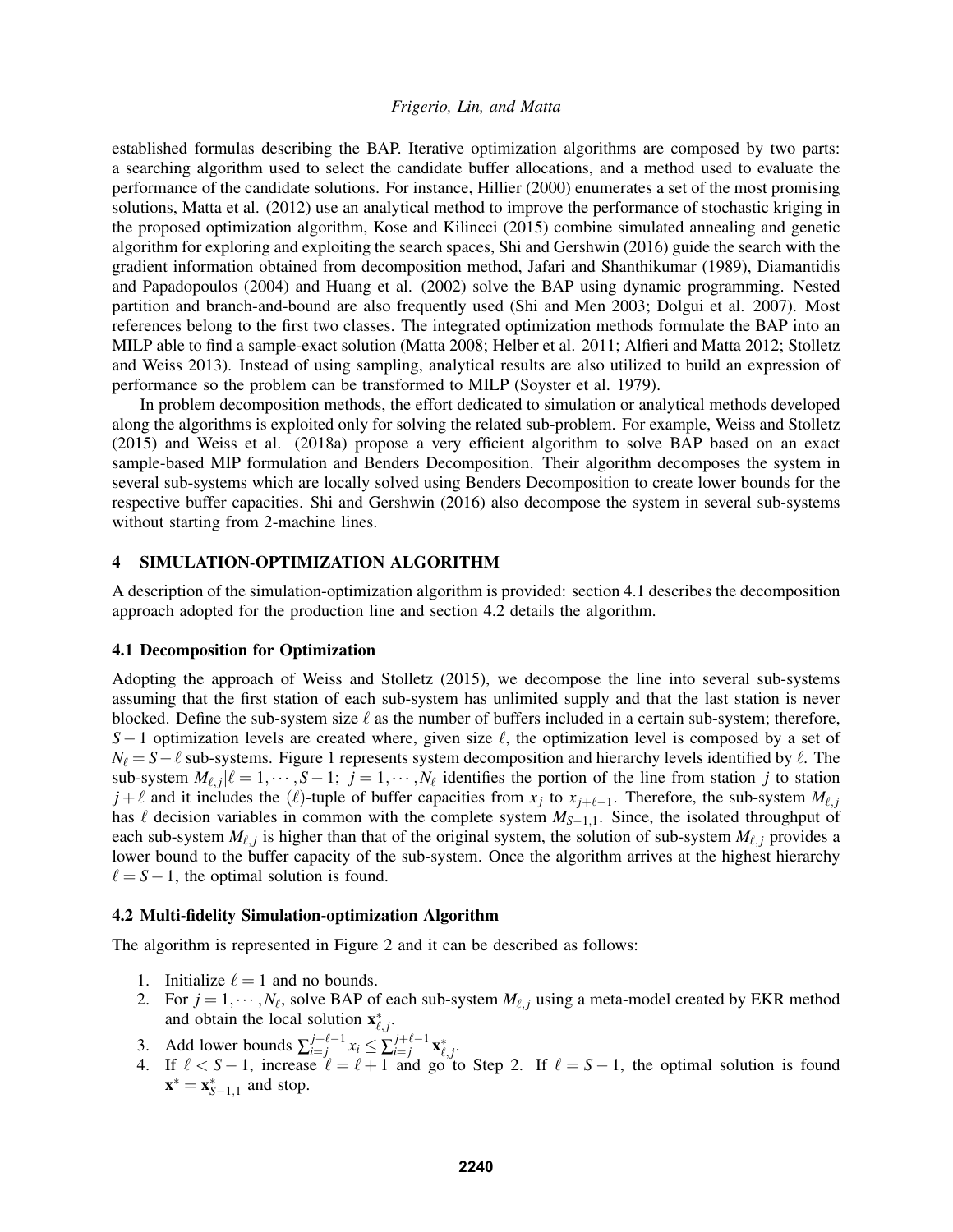

Figure 1: System decomposition in sub-system  $M_{\ell,j}$   $|\forall \ell, j$  with stations *s* (represented with squares) and buffer capacities  $x<sub>x</sub>$  (represented with triangles). Blue (plain) arrows represent material flow from infinite source to infinite downstream buffers. Orange (dotted) arrows represent the application of lower bounds to superior systems. For example, sub-system  $M_{1,1}$  provides a lower bound to buffer capacity  $x_1$  to sub-systems  $M_{\ell,1}|\ell = 2,3,4$ , whilst sub-system  $M_{2,1}$  provides a lower bound to buffer capacities  $x_1 + x_2$  to sub-systems  $M_{3,1}$  and  $M_{4,1}$ .



Figure 2: Main description of the algorithm.

Into details, the optimization of a certain sub-system  $M_{\ell, j}$  is executed as in Figure 3 by four modules:

- 1. The *Sampling module* uses a space filling design (i.e., Latin hypercube design) to sample  $n_{0,\ell}$  vectors of size  $\ell$  where each element is non-negative and constrained by the maximum buffer capacity.
- 2. The *Simulation module* provides sub-system HF performance.
- 3. The *EKR Fitting module* creates a meta-model for sub-system  $M_{\ell, i}$  using:
	- Simulation data of sub-system  $M_{\ell, j}$  that are considered as HF data;
	- Meta-model data of sub-systems  $M_{\ell-1,j}$  and  $M_{\ell-1,j+1}$  (i.e., the sub-system of size  $\ell-1$ included in sub-system  $M_{\ell, j}$ ) are considered as LF data. For  $\ell = 1$ , only simulation data are used.
- 4. The *Optimization module* solves the BAP using "fseminf" Matlab function providing  $\mathbf{x}_{\ell,j}^*$ . *J* independent optimizations are executed by changing the initial solution.

In order to reduce the meta-model error, the first three modules can be used iteratively to update the model with new design points. In principles, the update of the meta-model can be performed at each new sample. In the current version of the algorithm, the meta-model is updated one time after the initial creation.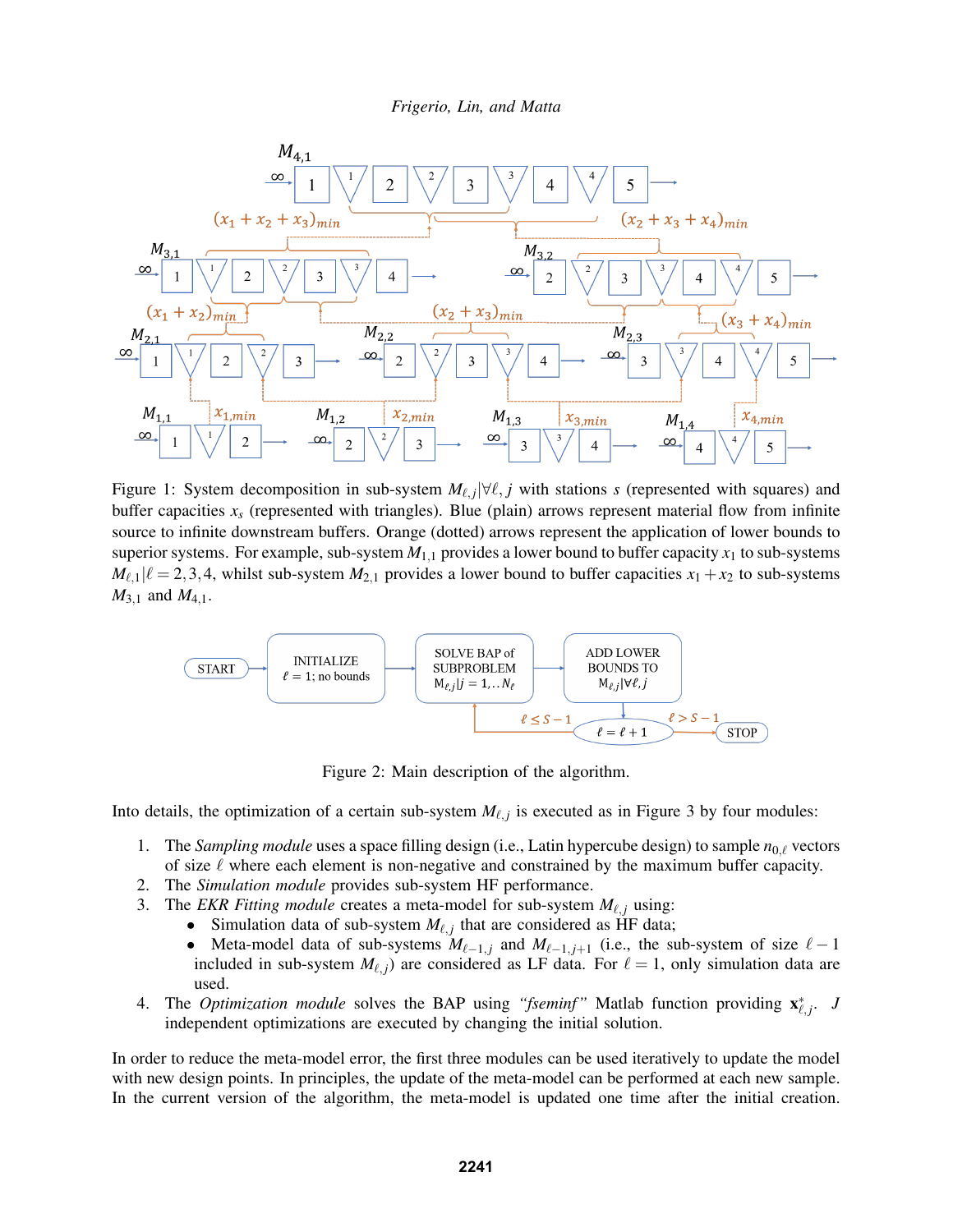

Figure 3: Detailed description of the sub-problem solving block of the algorithm.

Indeed, a certain portion  $\alpha$  of the available budget (i.e.,  $\alpha \cdot n_{0,\ell}$ ) is used to create an initial meta-model of sub-system  $M_{\ell,i}$  which provides an estimate of system performance. The variability of the estimate can be evaluated from the EKR method: the larger the standard deviation, the larger the bias. The Sampling module performs a second sampling of  $(1-\alpha) \cdot n_{0,\ell}$  additional points with an Acceptance-and-Rejection Algorithm using the estimated standard deviation of the meta-model as probability density function. More points are sampled in the region where the estimate of the performance has larger variability. The EKR fitting module updates the meta-model including the additional simulated design points.

We assume that the simulated sample path is large enough to assure convergence of simulated performance so that we use only one replication for each solution in the Simulation module. Also, common random numbers are used among sub-systems. Since optimization results rely on the meta-model, the local solution found might not be the real optimum. Therefore, generated bounds are relaxed of percentage β. A list of algorithm parameters is in Table 1.

Table 1: List of algorithm parameters.

| Parameter | Description                                                                               |
|-----------|-------------------------------------------------------------------------------------------|
| $K_{tot}$ | Total simulation budget                                                                   |
|           | $n_{0,\ell} \ell=1,\dots, S-1$ Simulation budget allocated to each model j of size $\ell$ |
| α         | Portion of the simulation budget allocated to initial uniform sampling                    |
|           | Number of independent optimizations using "fseminf" Matlab function                       |
|           | Relaxation of lower bounds                                                                |

## 5 NUMERICAL RESULTS

Several experiments are executed as described in section 5.1 and the numerical results are presented in sections 5.2, 5.3 and 5.4.

#### 5.1 Description of Experiments

The algorithm and the simulator are implemented in Matlab R2017a. The numerical study is performed on an Intel Core i7-6500U with 2.50GHz and 16GB of RAM and it required at most 2.5 min to solve one replication.

We refer to the numerical study of Matta (2008). The system under study is a 5-station transfer line with bottleneck at the end and buffer capacity constrained to  $B_s = 20, \forall s = 1, \dots, S-1$ . The processing times are exponentially distributed with a base processing rate of 7 and a bottleneck processing rate of 6. Buffer allocation is minimized by assuring a target throughput of 5.776. For this case, the algorithm proposed by Weiss and Stolletz (2015) converges to the optimal buffer capacity of 38 as the simulation length increases up to  $W = 5,000,000$ . The simulation length  $W = 250,000$  is appropriate to provide reliable estimate of the throughput for the analyzed cases and the warm-up length is set to  $W_0 = 2{,}000$  parts.

We consider increasing simulation budget (i.e.,  $K_{tot} = 125$ ; 250; 500; 1,000 and 2,000) whose half is dedicated to the initial meta-model creation and half to the meta-model update, i.e.,  $\alpha = 0.5$ . Also, we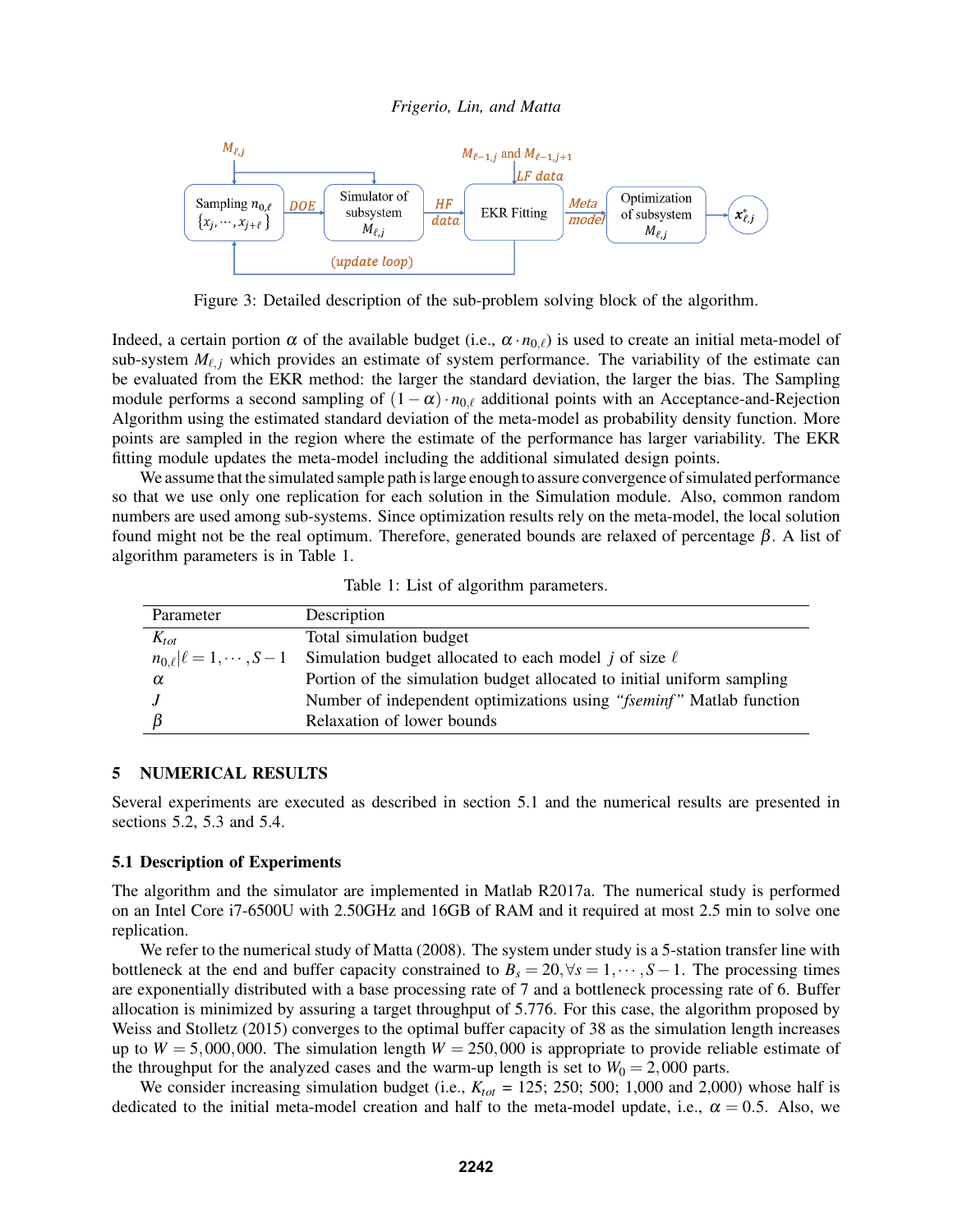consider four different distributions of the budget along optimization levels: (A1) all budget is dedicated to HF simulations (i.e.,  $[0; 0; 0; 100]$ %), (A2) balanced budget (i.e.,  $[25; 25; 25; 25]$ %), (A3) increasing budget (i.e.,  $[15; 20; 30; 35]\%$ ), and  $(A4)$  decreasing budget (i.e.,  $[35; 30; 20; 15]\%$ ). Whenever the budget dedicated to a meta-model exceeds the number of alternative solutions for that sub-system, the budget is reallocated to other levels. More details are provided in Table 2. An additional setting (A5) is considered where the budget is balanced but the meta-model is created using the standard Kernel Regression or KR (Wand and Jones 1995), i.e, the data from lower levels are not re-used for meta-model building but decomposition is used to bound the domain. The lower bounds found are relaxed by  $\beta = 10\%$  to cope with meta-model error.

Table 3 collects the optimization results as average onto 5 sample-paths. A total of 25 algorithm settings are compared and results are obtained by executing 20 replications for each sample-path. For each path, the exact solution is found with enumeration.

| $A1$ HF          | A <sub>2</sub> and A <sub>5</sub> Balanced | A3 Increasing       | A4 Decreasing       |
|------------------|--------------------------------------------|---------------------|---------------------|
| [0; 0; 0; 125]   | [8; 11; 16; 32]                            | [5; 9; 19; 44]      | [11; 13; 13; 19]    |
| [0; 0; 0; 250]   | [16; 21; 32; 63]                           | [10; 17; 38; 88]    | [21; 26; 26; 39]    |
| [0; 0; 0; 500]   | [21; 47; 70; 139]                          | [21; 64; 64; 96]    | [21; 34; 75; 175]   |
| [0; 0; 0; 1,000] | [21; 102; 153; 306]                        | [21; 141; 141; 212] | [21; 72; 162; 378]  |
| [0; 0; 0; 2,000] | [21; 213; 320; 639]                        | [21; 295; 295; 443] | [21; 151; 339; 789] |

Table 2: Simulation budget  $n_{0,\ell}$  allocated according to hierarchy  $\ell$ :  $[n_{0,1}; n_{0,2}; n_{0,3}; n_{0,4}]$ .

#### 5.2 Accuracy of the Final Meta-model

The ability of EKR method in fitting the HF function of system performance  $TH(x)$  is clear from the Mean Absolute Relative Error (MARE) of the final meta-model created (i.e., *M*4,1) which is rapidly decreasing as the simulation budget increases (Table 3). The MARE is calculated over 5,000 checkpoints independently from the optimization algorithm. The use of EKR (i.e., settings A2, A3 and A4) compared to classical KR (i.e., settings A1 and A5) is significantly advantageous in terms of the prediction capability of the meta-model falling below  $MARE = 2\%$  with 250 simulations. Also, simulation is executed at different fidelity levels thus it is faster than that at HF level. The budget allocation at different levels (A2, A3, A4) shows a trade-off between having good low-fidelity models having more HF simulation data. Its influence seems not significant in this case. However, more analysis should be performed in future works to find more efficient budget allocations. For example, the efficiency of the algorithm can be further improved by assigning more simulation effort to low hierarchy models where simulation is fast without reducing the accuracy of the final model. In more details, Figure 4 represents the boxplot of errors for a single path. Setting A5 has the highest MARE because the simulation budget dedicated to the meta-model creation is limited to  $n_{0,4}$  without the use of any LF model.

# 5.3 Accuracy of the Solution

Results in Table 3 show that the use of meta-models is helpful in the search above all when the simulation budget is limited. The absolute distances of the found optima from the sample-exact optimum are significantly different in settings A2, A3, and A4 compared to that of setting A1 and A5. When only KR is used (A1 and A5) the algorithm does not provide good results. The setting A5 is worse than A1 because the advantage of considering the lower bounds is covered by the increased error of final meta-model due to reduced simulation effort at HF. Although it does not appear significant for this case, there exists a trade-off between dedicating more effort to high hierarchy simulations and to low hierarchy simulations. In the first case (A3 setting), simulation is dedicated where sub-system performance is closer to the final ones. In the second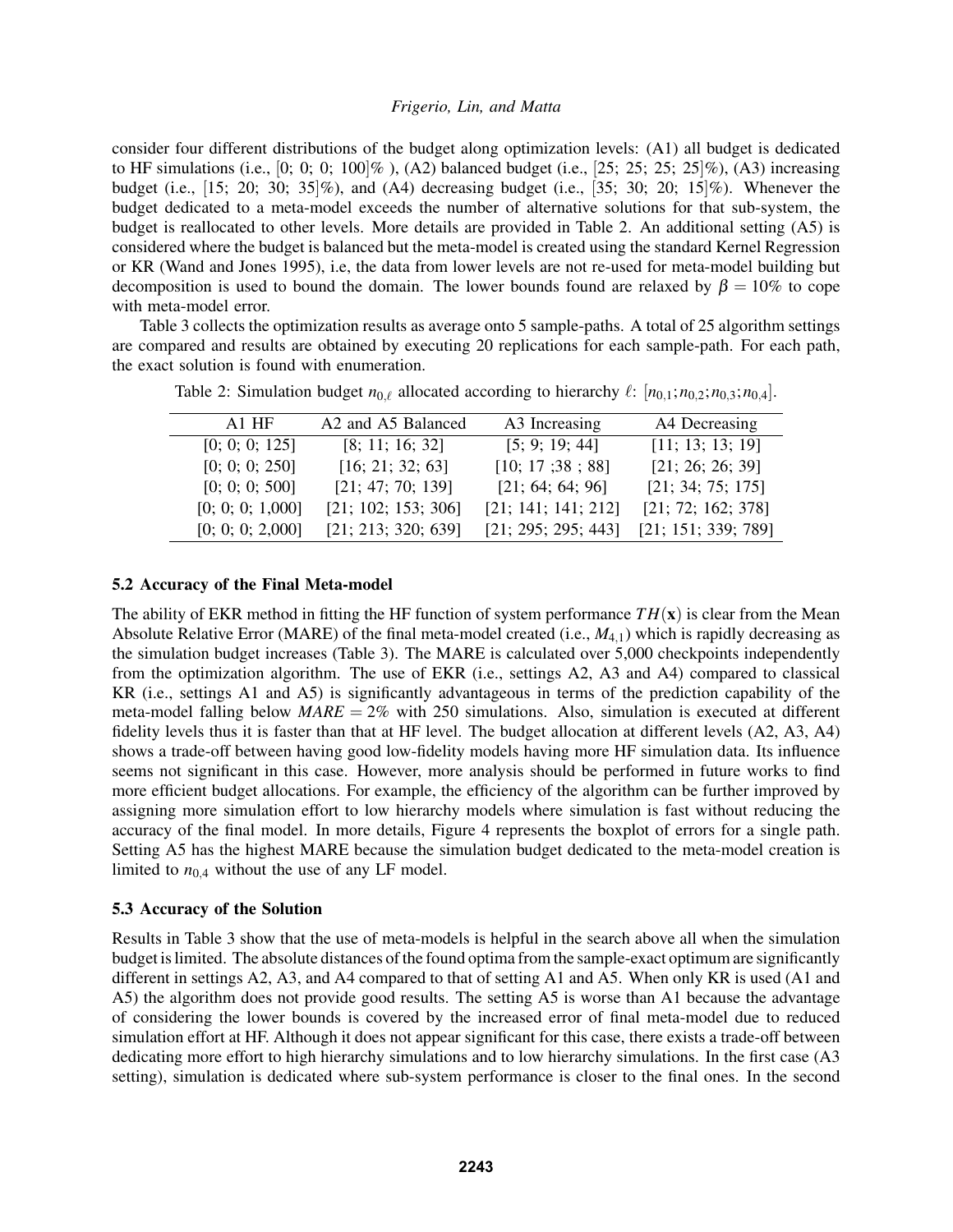| <b>Algorithm Setting</b>       |           |                     | Abs. distance   | Abs. deviation from   |  |
|--------------------------------|-----------|---------------------|-----------------|-----------------------|--|
| <b>Budget allocation</b>       | $K_{tot}$ | <b>MARE</b>         | from optimum    | $TH_{target} = 5.776$ |  |
|                                | 125       | $3.35\% \pm 0.08\%$ | $4.86 \pm 0.30$ | $8.09\% \pm 1.60\%$   |  |
|                                | 250       | $2.70\% \pm 0.05\%$ | 4.12 $\pm 0.48$ | $4.38\% \pm 3.25\%$   |  |
| A1 HF                          | 500       | $2.14\% \pm 0.02\%$ | $3.00 \pm 0.23$ | 2.71% ± 1.25%         |  |
|                                | 1000      | $1.69\% \pm 0.03\%$ | $2.45 \pm 0.34$ | $0.56\% \pm 0.05\%$   |  |
|                                | 2000      | $1.30\% \pm 0.01\%$ | $1.89 \pm 0.07$ | $0.45\% \pm 0.03\%$   |  |
|                                | 125       | $4.66\% \pm 0.15\%$ | $7.28 \pm 1.06$ | $1.32\% \pm 0.15\%$   |  |
|                                | 250       | $4.15\% \pm 0.27\%$ | $7.58 \pm 1.33$ | $1.71\% \pm 0.39\%$   |  |
| A5 KR (BAL)                    | 500       | $3.27\% \pm 0.08\%$ | $6.17 \pm 1.11$ | $1.18\% \pm 0.25\%$   |  |
|                                | 1000      | $2.62\% \pm 0.28\%$ | $4.35 \pm 1.37$ | $0.86\% \pm 0.17\%$   |  |
|                                | 2000      | $1.99\% \pm 0.02\%$ | $2.99 \pm 0.22$ | $0.66\% \pm 0.03\%$   |  |
|                                | 125       | $3.30\% \pm 0.12\%$ | $3.54 \pm 0.39$ | $1.41\% \pm 0.42\%$   |  |
|                                | 250       | $1.86\% \pm 0.07\%$ | $1.70 \pm 0.22$ | $0.63\% \pm 0.23\%$   |  |
| A <sub>2</sub> B <sub>AL</sub> | 500       | $1.00\% \pm 0.05\%$ | $0.92 \pm 0.23$ | $0.25\% \pm 0.03\%$   |  |
|                                | 1000      | $0.60\% \pm 0.01\%$ | $1.21 \pm 0.36$ | $0.26\% \pm 0.06\%$   |  |
|                                | 2000      | $0.37\% \pm 0.01\%$ | $0.60 \pm 0.12$ | $0.15\% \pm 0.01\%$   |  |
| A3 INCR                        | 125       | $3.48\% \pm 0.20\%$ | $4.23 \pm 1.27$ | $1.34\% \pm 0.35\%$   |  |
|                                | 250       | $2.15\% \pm 0.08\%$ | $2.34 \pm 0.61$ | $0.72\% \pm 0.28\%$   |  |
|                                | 500       | $1.16\% \pm 0.06\%$ | $1.21 \pm 0.32$ | $0.38\% \pm 0.03\%$   |  |
|                                | 1000      | $0.72\% \pm 0.35\%$ | $1.04 \pm 0.16$ | $0.23\% \pm 0.03\%$   |  |
|                                | 2000      | $0.37\% \pm 0.02\%$ | $0.58 \pm 0.33$ | $0.14\% \pm 0.06\%$   |  |
| A4 DECR                        | 125       | $3.80\% \pm 0.45\%$ | $3.49 \pm 0.64$ | $1.59\% \pm 0.41\%$   |  |
|                                | 250       | $1.91\% \pm 0.07\%$ | $2.03 \pm 0.39$ | $0.74\% \pm 0.31\%$   |  |
|                                | 500       | $1.07\% \pm 0.04\%$ | $1.33 \pm 0.42$ | $0.43\% \pm 0.19\%$   |  |
|                                | 1000      | $0.65\% \pm 0.02\%$ | $1.13 \pm 0.38$ | $0.27\% \pm 0.05\%$   |  |
|                                | 2000      | $0.40\% \pm 0.01\%$ | $0.90 \pm 0.15$ | $0.20\% \pm 0.03\%$   |  |

Table 3: Numerical results by algorithm setting (average on 5 sample-paths).

case (A4 setting), more simulations are dedicated to build good LF meta-models. A proper trade-off of these settings might achieve better performance in wider problems.

Moreover, as the simulation budget increases, the variability of the solution decreases as shown in Figure 5. Problem decomposition is shown to be more efficient although the variability of results is still significant; indeed, the variability represented in Figure 5 is entirely associated to the variability of the algorithm in the creation of the meta-models.

#### 5.4 Local Solutions and Bounds

Let us focus on setting A2 with a balanced distribution of the budget and  $K_{tot} = 500$ , which is one of the most performing setting. Nevertheless, the following discussion can be applied to any of the tested settings. Table 4 and Table 5 collect results as averages of results obtained by optimizing 5 sample-paths (20 replications).

A total of 10 meta-models are created along the optimization process and Table 4 contains the MARE of each of the meta-models  $M_{\ell, j}$  in estimating the performance of the final system (5,000 checkpoints). The process of creating meta-models in sequence is reducing the error of the estimate as the hierarchy increases. Moreover, some meta-models of low hierarchy are very accurate in estimating the performance of the final system because they contain a parameter that is highly affecting the system performance. In this case, the bottleneck is located at station  $s = 5$  and the parameter mostly affecting the behavior of the system is  $x_4$ .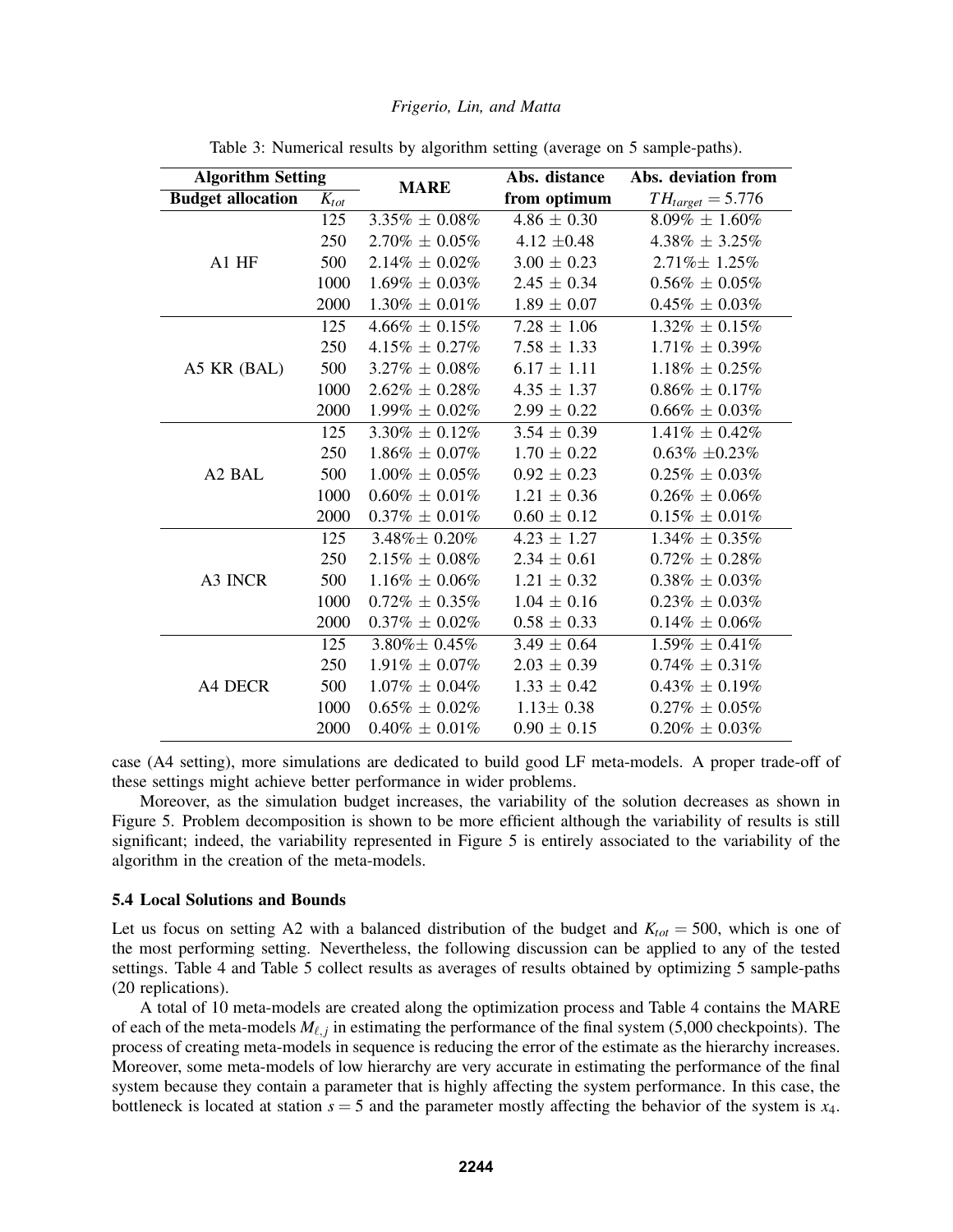*Frigerio, Lin, and Matta*



Figure 4: Boxplot of MARE (Mean Absolute Relative Error) of meta-model  $M_{4,1}$  according to algorithm setting (single path, 20 replications).



Figure 5: Boxplot of the gap between the solution found and the real optimum (i.e.,  $B_{tot}^*|_{sim} = 39$ ) according to algorithm setting (single path, 20 replications).

In terms of budget allocation, the accuracy of local meta-models might drive a more efficient allocation of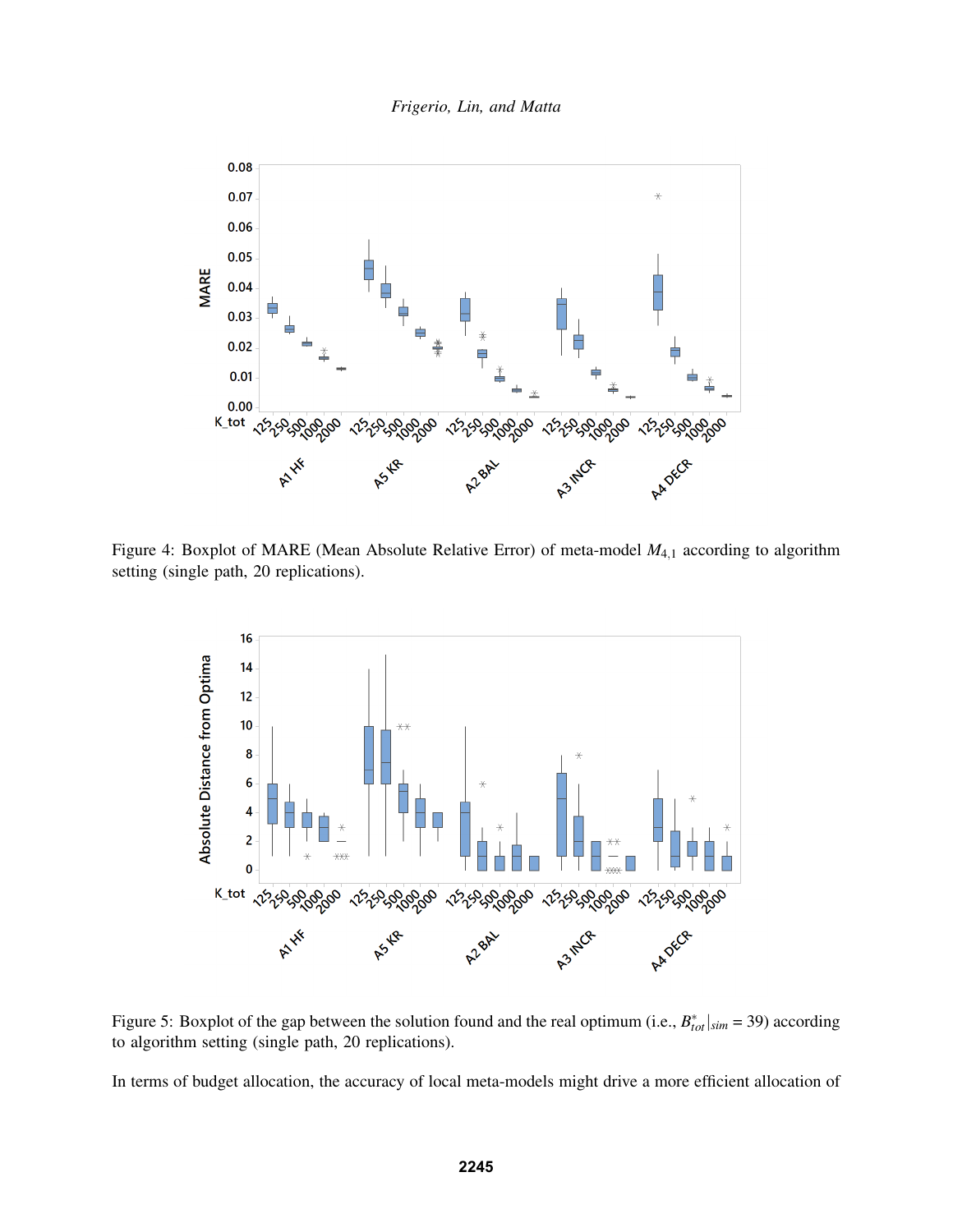simulation effort. Table 4 is also a confirmation of our previous statement about the meta-model hierarchy that cannot be a-prior defined.

Table 5 shows the local solutions obtained by the optimization of sub-systems  $M_{\ell, j}$ . For the lowest hierarchy  $\ell = 1$ , all possible solutions  $x_s \in [0,B_s]$  are evaluated by simulating sub-systems  $M_{1,j}|j = 1,2,3,4$ and the sub-problem optima  $\{x_j\}_1^*$ ,  $\forall j = 1, 2, 3, 4$  are sample-exact. As the hierarchy  $\ell$  increases, the current version of the algorithm does not prove the convergence to solution; therefore, variability is observed depending on local prediction error of the meta-model used. For the analyzed cases, the range width of local solutions never exceeds [−2.95;+2.3] with respect to the average in Table 5.

Table 4: MARE of meta-models  $M_{\ell, j}$  with algorithm setting A2 and  $K_{tot} = 500$  (average on 5 sample-paths).

| $i=1$                                      | $i=2$                                                                         | $i=3$ | $i=4$ |
|--------------------------------------------|-------------------------------------------------------------------------------|-------|-------|
|                                            | $\ell = 1$ 17.13\% + 0.16\% 17.27\% + 0.20\% 17.13\% + 0.10\% 5.68\% + 0.10\% |       |       |
|                                            | $\ell = 2$ 10.95% + 0.19% 10.91% + 0.11% 3.26% + 0.09%                        |       |       |
| $\ell = 3$ 7.17\% + 0.16\% 1.83\% + 0.06\% |                                                                               |       |       |
| $\ell = 4$ 1.00% + 0.05%                   |                                                                               |       |       |

Table 5: Local solution of each meta-model  $M_{\ell, j}$  with algorithm setting A2 and  $K_{tot} = 500$  (average on 5 sample-paths). The solution found for meta-models of size  $\ell = 1$  is exact because all candidate solutions are simulated.

|                                                      | $i=1$   | $i=2$                                              | $i=3$   | $i=4$   |
|------------------------------------------------------|---------|----------------------------------------------------|---------|---------|
| ${x_i}_{1}^*$                                        | $3 + 0$ | $3 + 0$                                            | $3 + 0$ | $9 + 0$ |
| ${x_i + x_{i+1}}_2^*$                                |         | $10.73 \pm 0.11$ $10.78 \pm 0.22$ $19.18 \pm 0.26$ |         |         |
| ${x_i + x_{i+1} + x_{i+2}}^*$                        |         | $19.89 \pm 0.22$ $28.31 \pm 0.47$                  |         |         |
| ${x_j + x_{j+1} + x_{j+2} + x_{j+3}}^*$ 38.18 ± 0.56 |         |                                                    |         |         |

## 6 CONCLUSIONS AND FUTURE DEVELOPMENTS

The numerical study presented in this work enables the identification of strengths and weaknesses of the proposed approach. The re-use of simulation data in the creation of meta-models of different hierarchy is positively affecting the performance of the decomposed simulation-optimization approach. The current version of the algorithm relies only on the estimate provided by the meta-models for the optimization. Iterative methods will be included in the algorithm in order to provide sample-exact solutions, for instance, expected improvement based methods.

The effect of different budget allocations (A2, A3, and A4 settings) seems to not significantly affect the algorithm efficiency. However, a sensitivity analysis on algorithm parameters is required when dealing with larger scale problems. In principles, an optimal budget allocation method among sub-problems should be investigated in order to efficiently use the available budget.

The goodness of low hierarchy meta-models is key to guide the search toward the optima through the creation of effective bounds. Global sampling is executed to create an initial meta-model and then a localized sampling is used for update. To perform an appropriate sampling for the creation of meta-models is crucial to achieve small errors in the estimates. Currently, bounds are used only in the optimization phase, whereas they might be also used during the sampling phase.

Furthermore, it might happen that a meta-model of low hierarchy is already very accurate in estimating the system performance because it includes a parameter with high impact on the objective function, e.g., the bottleneck station in BAP. These models can be used directly at higher levels. Also, more than two LF models can be combined during the creation of a meta-model. For example, analytical methods can be included as LF models together with the lower level meta-model in EKR method.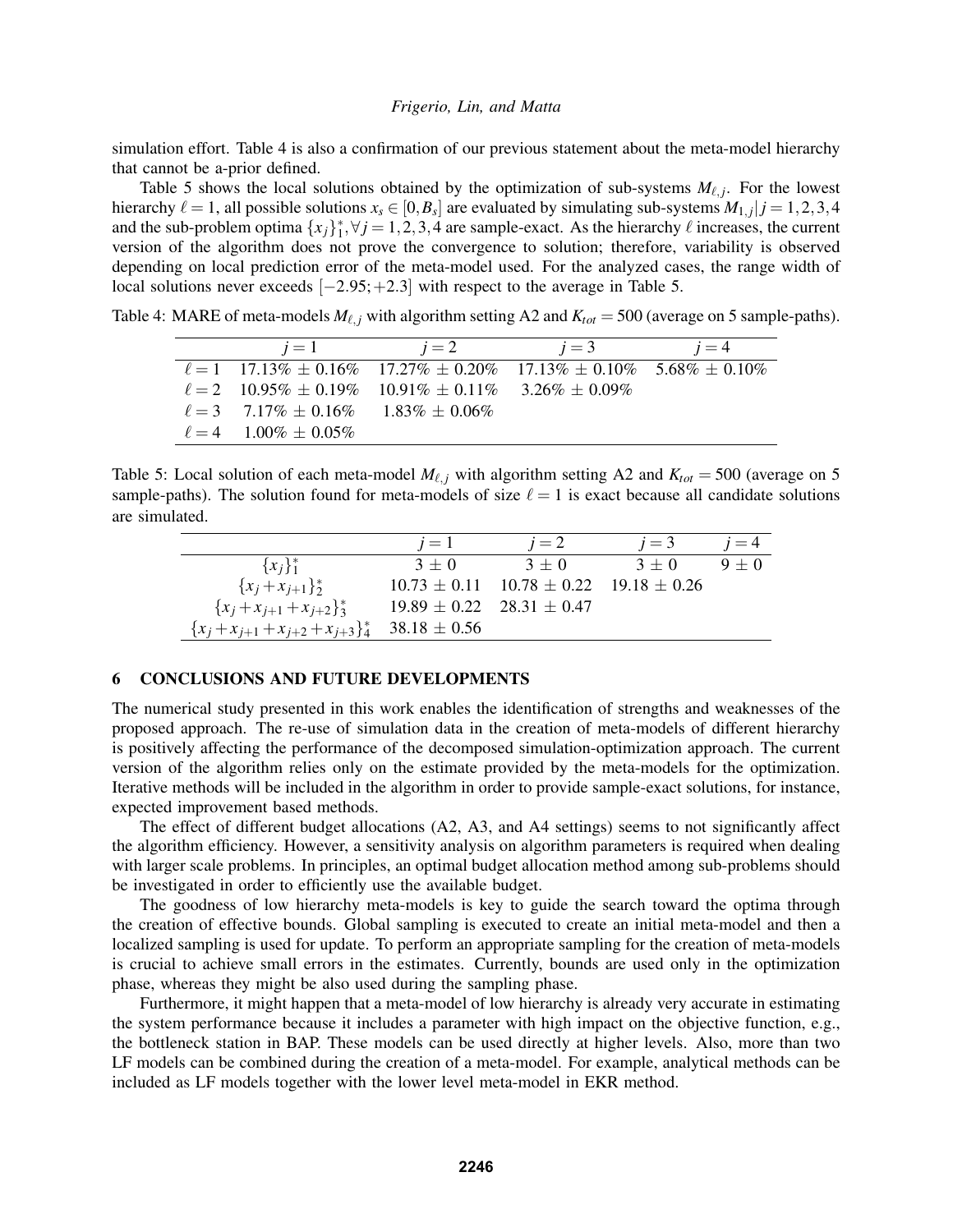### **REFERENCES**

- Alfieri, A., and A. Matta. 2012. "Mathematical Programming Formulations for Approximate Simulation of Multistage Production Systems". *European Journal of Operational Research* 219(3):773–783.
- Ankenman, B., B. L. Nelson, and J. Staum. 2010. "Stochastic Kriging for Simulation Metamodeling". *Operations Research* 58(2):362–370.
- Box, G. E., and K. B. Wilson. 1992. "On the Experimental Attainment of Optimum Conditions". In *Breakthroughs in Statistics*, 270–310. New York: Springer New York.
- Diamantidis, A., and C. Papadopoulos. 2004. "A Dynamic Programming Algorithm for the Buffer Allocation Problem in Homogeneous Asymptotically Reliable Serial Production Lines". *Mathematical Problems in Engineering* 2004(3):209–223.
- Dolgui, A., A. V. Eremeev, and V. S. Sigaev. 2007. "HBBA: Hybrid Algorithm for Buffer Allocation in Tandem Production Lines". *Journal of Intelligent Manufacturing* 18(3):411–420.
- Helber, S., K. Schimmelpfeng, R. Stolletz, and S. Lagershausen. 2011. "Using Linear Programming to Analyze and Optimize Stochastic Flow Lines". *Annals of Operations Research* 182(1):193–211.
- Hillier, M. S. 2000. "Characterizing the Optimal Allocation of Storage Space in Production Line Systems with Variable Processing Times". *IIE Transactions* 32(1):1–8.
- Huang, D., T. T. Allen, W. I. Notz, and N. Zeng. 2006. "Global Optimization of Stochastic Black-Box Systems Via Sequential Kriging Meta-Models". *Journal of Global Optimization* 34(3):441–466.
- Huang, M.-G., P.-L. Chang, and Y.-C. Chou. 2002. "Buffer Allocation in Flow-Shop-Type Production Systems with General Arrival and Service Patterns". *Computers & Operations Research* 29(2):103– 121.
- Jafari, M. A., and J. G. Shanthikumar. 1989. "Determination of Optimal Buffer Storage Capacities and Optimal Allocation in Multistage Automatic Transfer Lines". *IIE Transactions* 21(2):130–135.
- Jones, D. R., M. Schonlau, and W. J. Welch. 1998. "Efficient Global Optimization of Expensive Black-Box Functions". *Journal of Global Optimization* 13(4):455–492.
- Koenigsberg, E. 1959. "Production Lines and Internal Storage: A Review". *Management Science* 5(4):410– 433.
- Kose, S. Y., and O. Kilincci. 2015. "Hybrid Approach for Buffer Allocation in Open Serial Production Lines". *Computers & Operations Research* 60:67–78.
- Lin, Z., A. Matta, N. Li, and J. G. Shanthikumar. 2016. "Extended Kernel Regression: A Multi-Resolution Method to Combine Simulation Experiments with Analytical Methods". In *Proceedings of the 2016 Winter Simulation Conference*, edited by T. M. K. Roeder et al., 590–601. Piscataway, New Jersey: IEEE.
- Lin, Z., A. Matta, and J. G. Shanthikumar. 2018. "Combining Simulation Experiments and Analytical Models with Different Area-Based Accuracy for Performance Evaluation of Manufacturing Systems". *IISE Transactions* doi:10.1080/24725854.2018.1490046.
- Matta, A. 2008. "Simulation Optimization with Mathematical Programming Representation of Discrete Event Systems". In *Proceedings of the 2008 Winter Simulation Conference*, edited by S. J. Mason et al., 1393–1400. Piscataway, New Jersey: IEEE.
- Matta, A., N. Li, Z. Lin, J. Shanthikumar et al. 2015. "Operational Learning of Approximate Analytical Methods for Performance Evaluation of Manufacturing Systems". In *10th Conference on Stochastic Models of Manufacturing and Service Operations SMMSO 2013*, 137–144. University of Thessaly Press.
- Matta, A., M. Pezzoni, and Q. Semeraro. 2012. "A Kriging-Based Algorithm to Optimize Production Systems Approximated by Analytical Models". *Journal of Intelligent Manufacturing* 23(3):587–597.
- Mockus, J. 1989.*Bayesian Approach to Global Optimization*. Dordrecht, The Netherlands: Kluwer Academic Publishers.
- Mockus, J., V. Tiesis, and A. Zilinskas. 1978. "The Application Bayesian Methods for Seeking the Extremum". *Towards Global Optimisation* 2:117–129.